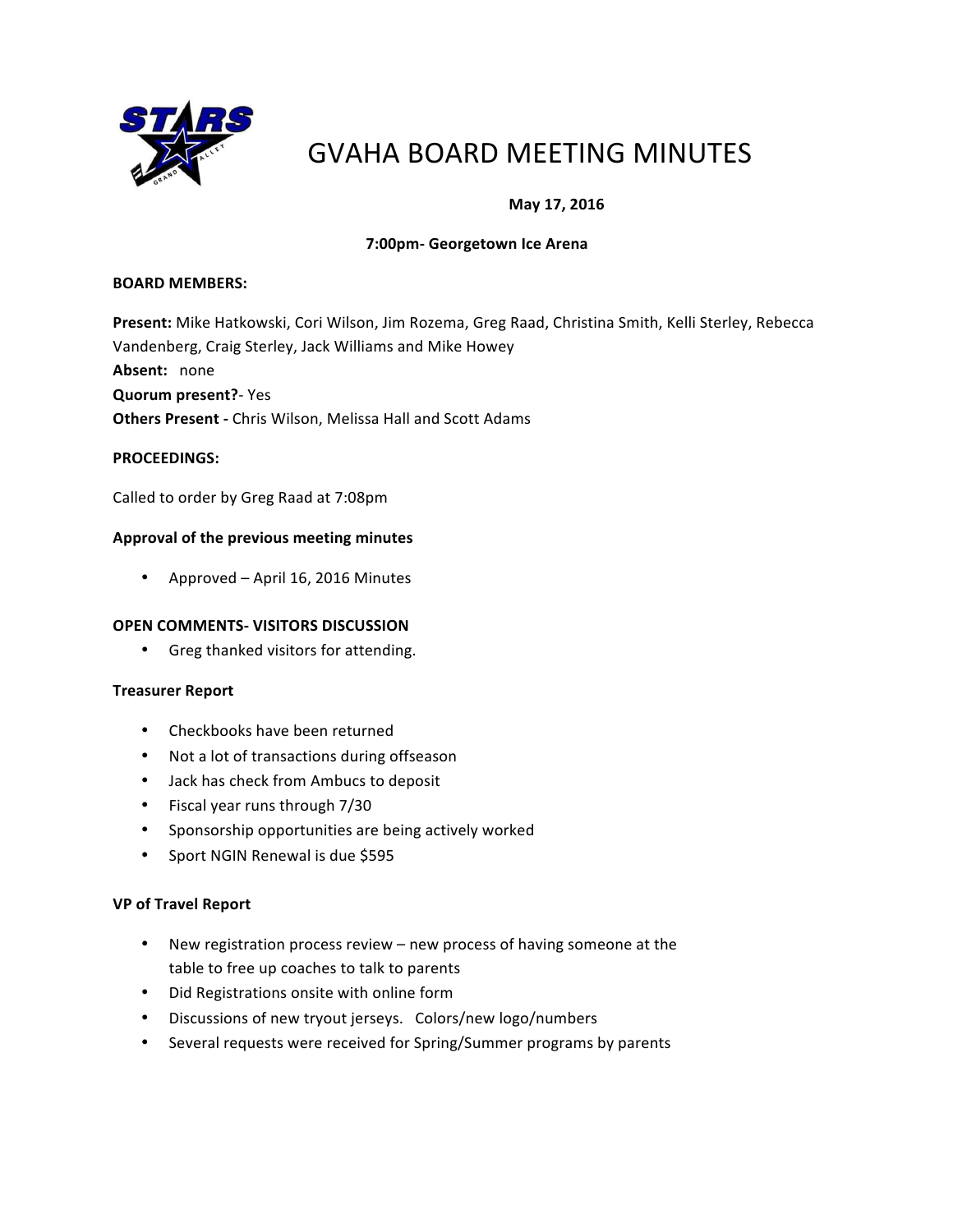## **VP House Report**

- Adray Year End Meeting Notes:
	- $\circ$  Slight raise in league fees per team for 2016/17 season
	- $\circ$  Play in games will be  $1/7 1/8$  2018
	- $\circ$  MAHA districts will be  $2/4 2/5$  2018
	- $\circ$  Trying to consolidate age group tournaments into one weekend
	- o No opt out of tournaments
	- $\circ$  Reviewed tournament timing rules no games before 4:00pm on Friday or 8:00am on Saturday
	- $\circ$  Representative must be onsite for tournament. Bids are due 6/1 to host tournaments
	- $\circ$  Northern league is dissolving
- Coaching Applications reviewed application and will audit to be sure new coaches have applications on file. Form will be loaded on our site and Kelly will make it a PDF Form
	- $\circ$  Discussions of clarifying what should be covered by the association for non-parent coaches. Training modules, Background check fee, USA Hockey fee, Jacket. Travel cost could be covered by the team. Work on creating loyalty to GVAHA and not just to specific coaches
- Coaches Meeting Tentatively June  $29^{th}$  at BW3 Fund Raising Night
- Player Parent meeting late July for travel and house players and parents. Jim to cover conduct and expectations
- MAHA contact info on one of the sites needs to be fixed. Craig will follow up.
- Future discussions to be had on what parameters should be put around kids playing up
- House sign ups run through  $8/31$  Rosters lock on  $12/31$

## **Hockey Director Report**

- '04 team notes
	- o Todd Rozema resignation
	- o A visiting association member advocated not allowing Coach Todd Rozema to coach in the association again based on his lack of professionalism in how he handled the departure. The Board considered the request and stopped short of a vote on the official ban of Coach Rozema. However, the board indicated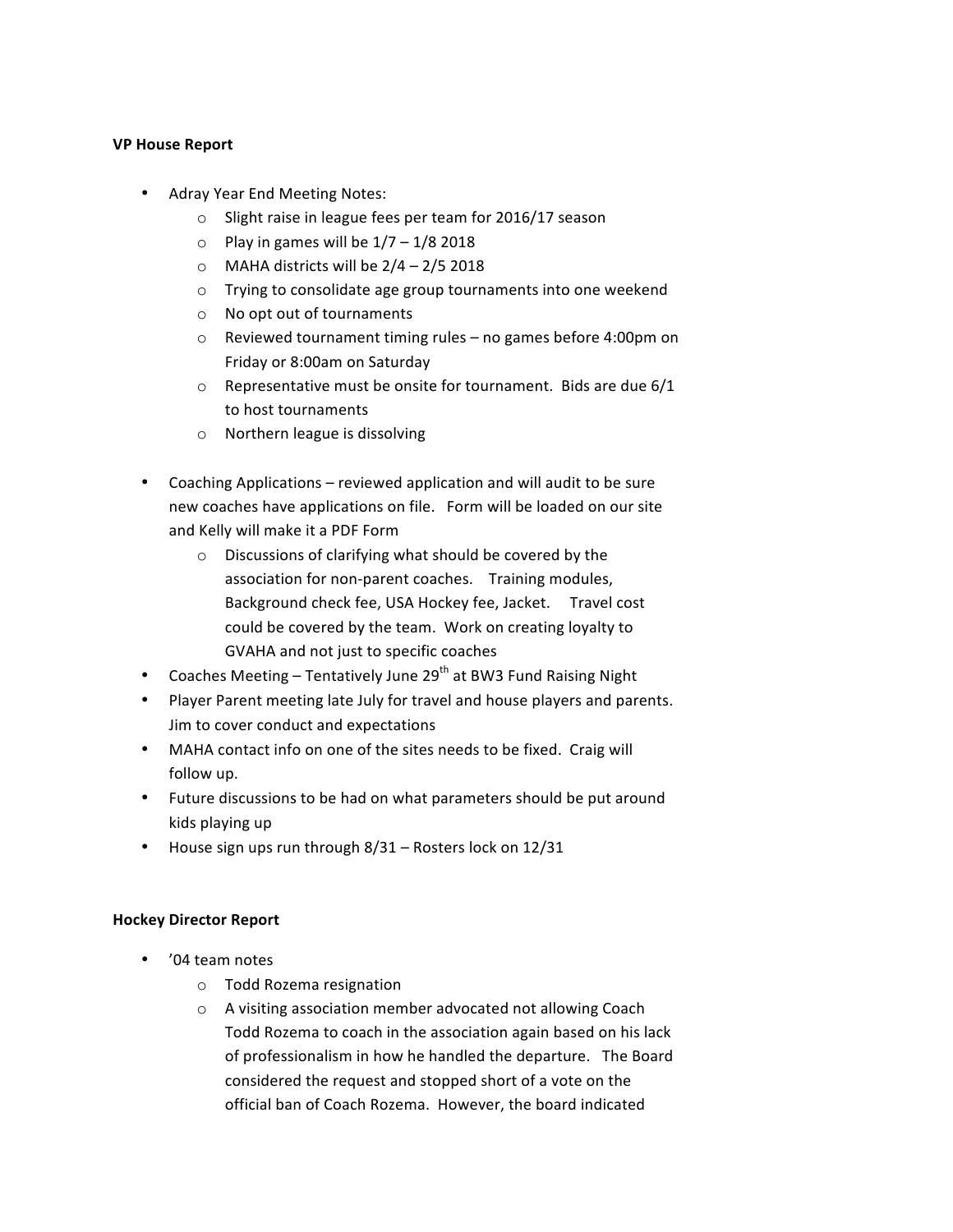their desire to put Coach Rozema in a probationary status that would need special consideration by the board if there was a desire for him to coach again. Tanner Pratt will take on coaching duties.

- $\circ$  Minimal try-out attendance/no goalie
- $\circ$  Decision was made to fold team
- '03 team notes
	- o Believed core group was returning
	- o Try-out attendance was low
	- $\circ$  Added another try out in hopes of more attendance
	- $\circ$  Coaches and Director reached out to several other organizations to see if there were players looking for teams
	- o Blades and Fox have 2 teams each with player heavy rosters
	- $\circ$  Decision was made to fold team
- '02 team notes
	- $\circ$  Core group believed to return. 2 did not show
	- o Reached out to GRAHA about numbers
	- o Decision was made to co-op with GRAHA and form 2 Bantam AA teams. An "A" and "B" squad.
	- $\circ$  Teams split practice schedule between 2 locations
	- $\circ$  Will alternate GVAHA/GRAHA jerseys as their home and away to be sure logo and branding is not effected
- Discussions of health of other associations. Kentwood Falcons and Muskegon Chiefs have folded.
- Possible MAHA rule changes
- Discussions on GVAHA's view of how many players should be on a travel roster
- Discussion of better communication to all board members when changes are made in future so everyone is informed when questions are asked. Group email to all as opposed to individual conversations.

## **Fundraising Report**

- Kraft Hockeyville USA Family Fare Promotion Kelly to receive check on Monday at food show.
- Blood Drive on 6/6 to be cancelled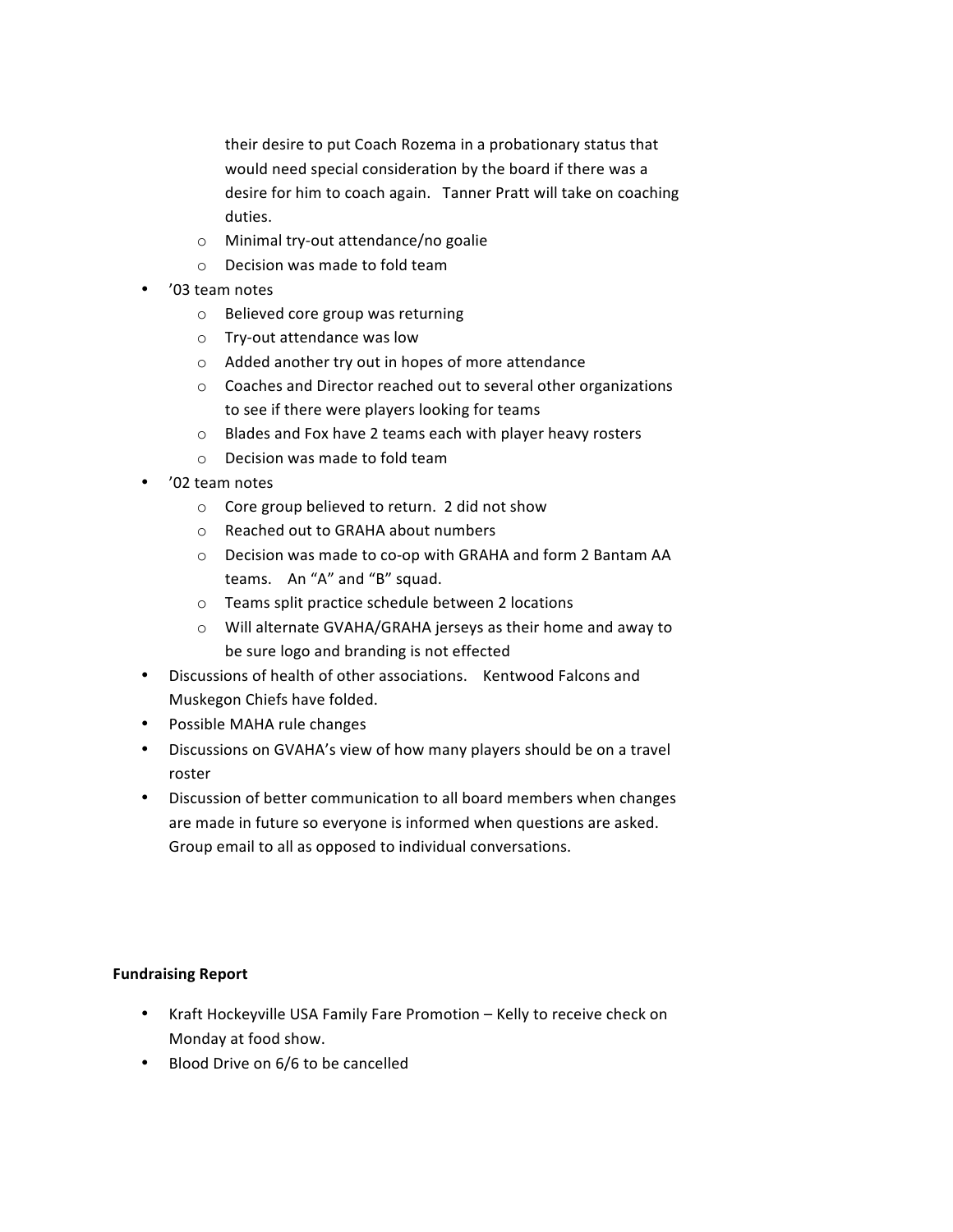- Buffalo Wild Wings Fund Raiser  $-6/29$  Chose to have coaches meeting there
- Bob's Meat/Sub Sale  $-$  July
- Mike asked Kelly to research Pear.com
- Amazon Smile funds will go to general fund and not player specific
- Script balances for members that are no longer part of the organization can be transferred to a sibling but are not able to be transferred out of the organization due to 501c3 rules

## **Communications Director Report**

- Weekly E-blast new layout is establisted. Open rates up 3-4%. Submit articles by Monday for Wednesday e-blasts
- Monthly Newsletter discussion on format and focus
- Website Modifications made to hold over responsive upgrade costs. Feedback Form is working. The purchasing of our domain name  $$ www.gvaha.org was donated by RVWS. Overhaul site content is planned for the summer
- Email working on custom email set up [hockey@gvaha.org](mailto:hockey@gvaha.org) to improve email blast delivery
- Hashtags to use #loveofhockey and #gvahafamily

## **Township Representative Report**

• In response to feedback from the survey the township has approved an additional part time co-director position. This position will be in addition to Jack Williams and will work along with him. Greg has offered to assist in search and interviewing of candidates.

## **MAHA Representative Report**

- Director meetings are 8/9/2016 and 3/26/2017
- Jr. Jacks are on probation for recruiting violations
- MAHA summer meeting is in July. Greg will try to attend the Friday portion.

## **President's Report**

- Discussions of how to congratulate players that made AAA teams
- Highschool engagement need to pin things down on the calendar. Mike and Jim to work with highschool programs